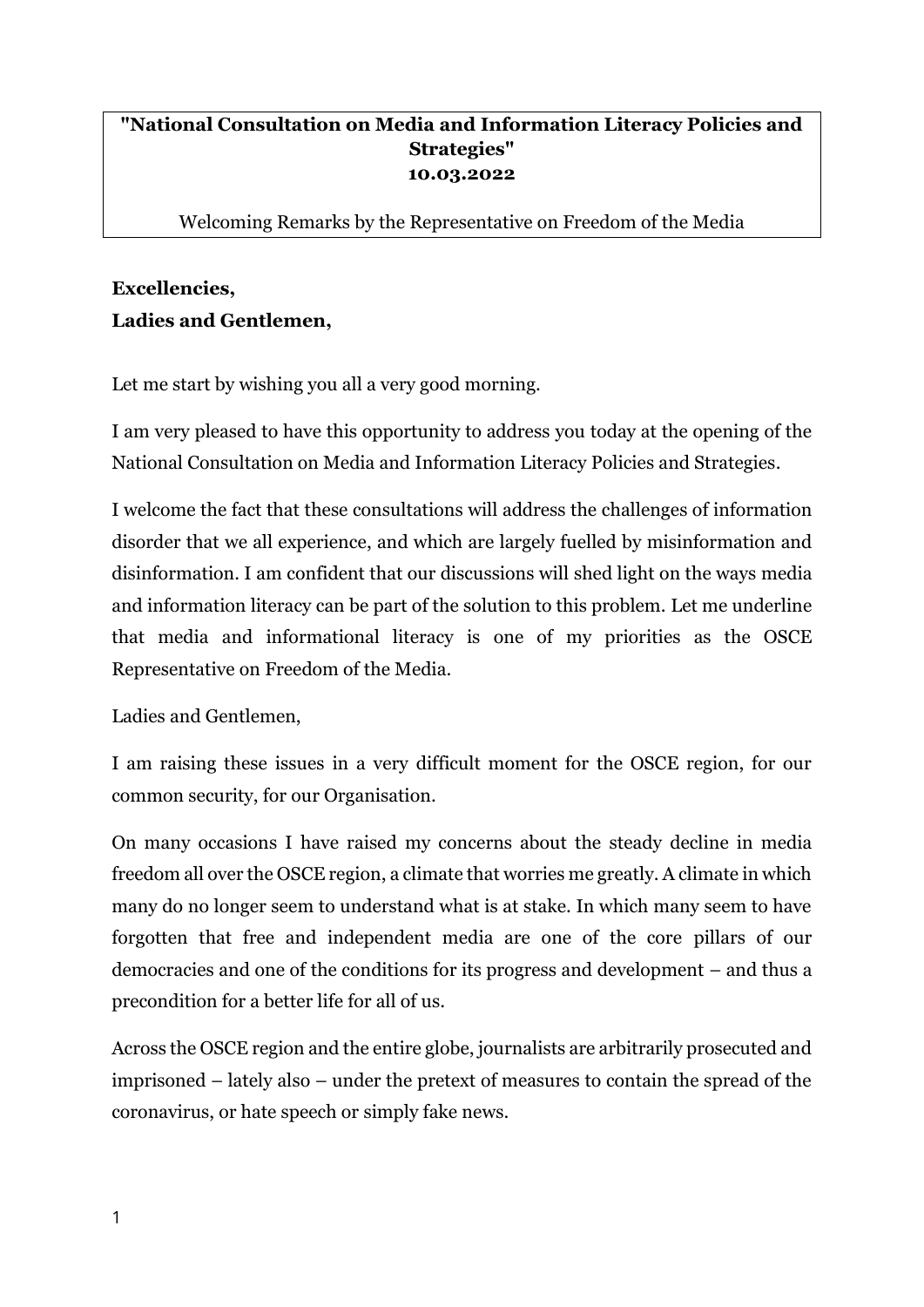We can also observe an increasing distrust against media and a growing anti-media sentiment, which in itself has various root causes. It is fueled by populist and authoritarian tendencies and further exacerbated when political leaders and public officials intimidate, threaten, condone or fail to condemn violence against journalists. But it is also a result of the immense spread of misinformation and disinformation online, which has been further exacerbated in the past two years by the ongoing pandemic.

Especially in social media, disinformation that mimic journalism have become a profitable business for some less scrupulous actors. They influence public opinion and undermine trust in quality media. Lies and disinformation can fuel anger and hatred, also towards journalists that aim to report the truth. In this way, journalists may become targets of attacks, including physical threats. This is a prime example of disinformation destroying public order – we observe this phenomenon across the OSCE space.

Together with these challenges, we witness a decline of online safety, namely regarding women journalists, with a severe impact on diversity and pluralism, with a growing number of women leaving their profession because of the threats they face on a daily basis.

"There is no security without free media". This is the slogan we selected for the 25 year anniversary of the RFOM Mandate. The tragic events unfolding before our eyes confirm this thesis. Disinformation is one of the current threats to security in our OSCE region. As disinformation can fuel conflicts, erode social cohesion and weaken our democratic systems.

```
So what is the solution?
```
There are several ways of addressing the issue of disinformation.

Let me briefly focus on a few of them.

One can engage in wholesale banning and blocking sources of alleged disinformation. This may in itself have a chilling effect on public discussion and lower the level of public engagement. And the current technologies often allow for circumventing such measures. The OSCE principles and established international practice allow for blocking and banning in exceptional circumstances, which are spelled out in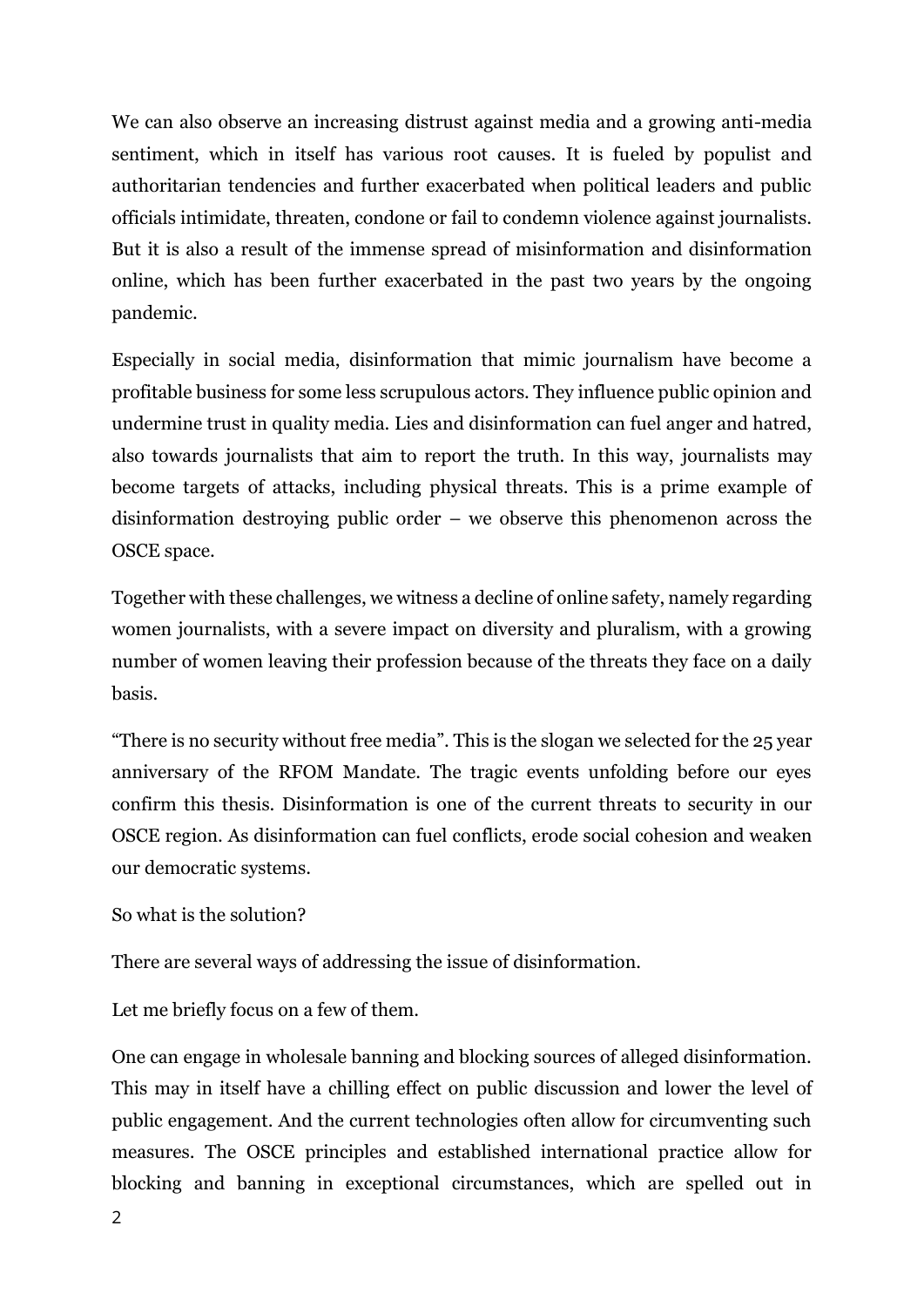international law, namely Art. 19 and 20 of the ICCPR. It is paramount that we strike the right balance and that, when fighting disinformation, we foster the free flow of and access to information.

Media self-regulation, including media ombudsmen, media councils and codes of practice, are another way of protecting the public against disinformation. It requires a high level of cooperation and also trust among media actors. It is highly effective, when these conditions are fulfilled. My Office promotes this approach by supporting such an enabling environment for media self-regulation. Respect for truth and verification of reports of facts represent a fundamental principle of the journalists' work. Journalists strive for the truth, often at a great cost. The phenomenon of false news seeks to undermine the core of the profession and its raison d'être.

Our event today is devoted to the third approach, which engages the audience of the media, the general public: media and information literacy. Media literacy may well be the most resource-intensive and still the most sustainable and in the long run the most effective way of building resilience against disinformation.

We therefore recognise that media literacy should also include media freedom literacy – an awareness of the right to information, of the importance of freedom of the media in society. If the consumers of media are aware of the principles of professional journalism, they themselves will be able to hold media accountable for the quality of information. This is what is sometimes called "crowd self-regulation". This approach can be extremely powerful in upholding international standards on freedom of expression with long-lasting effects as deeply rooted in the society as a whole.

I have often stressed the need for governments to promote media and digital literacy, including by engaging with media outlets, civil society and other stakeholders. In my recently published Policy Manual: Spotlight on Artificial Intelligence and Freedom of Expression I call on the OSCE participating States to establish sustainable media and digital literacy programmes for all societal groups. I recommend that a national media literacy programme needs to engage a wide range of actors who can share best practice and cooperate for achieving sustainable results.